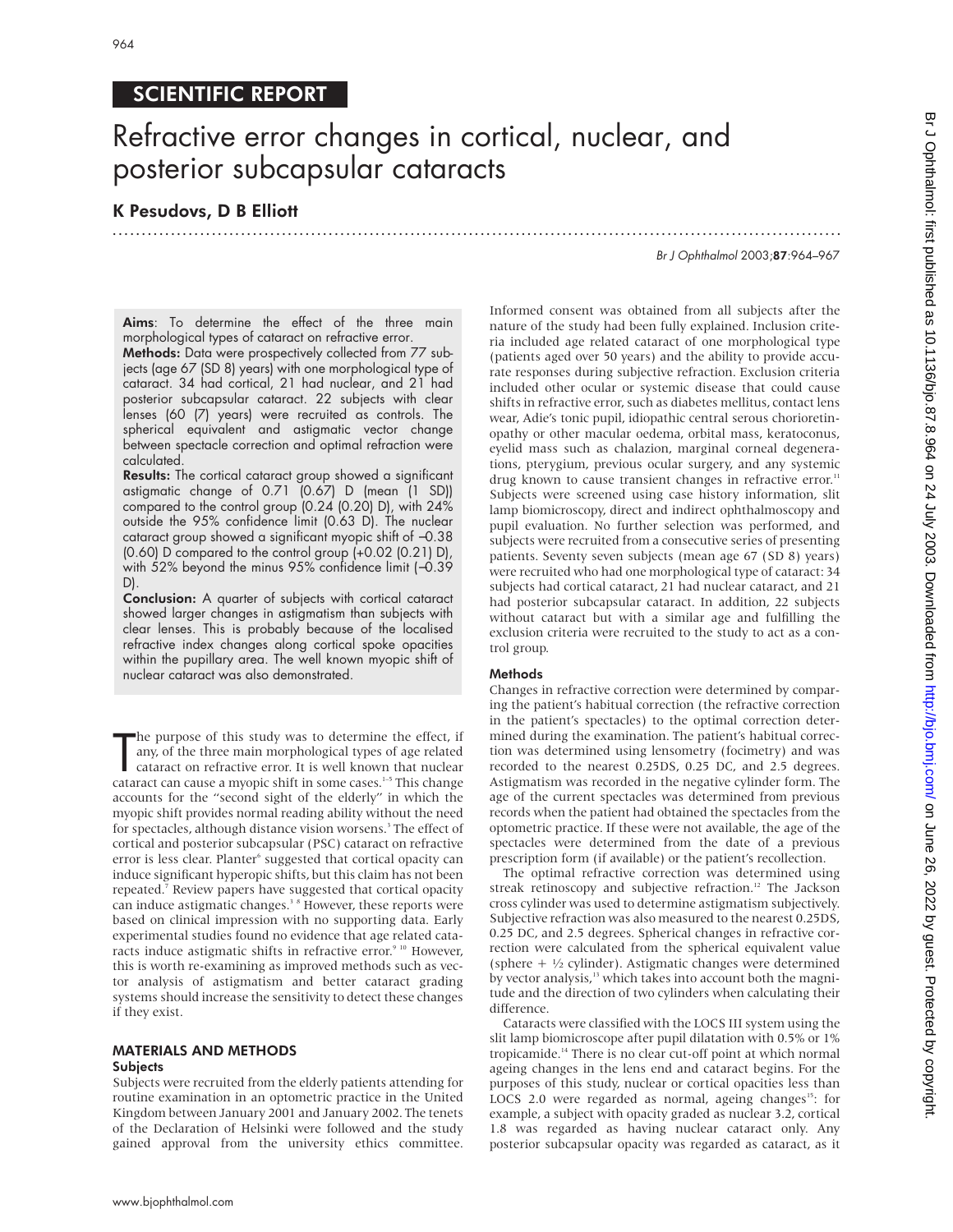|                                                                                                                         | refractive error shift for each subject group |           |                        |                               |                                          |                             |  |
|-------------------------------------------------------------------------------------------------------------------------|-----------------------------------------------|-----------|------------------------|-------------------------------|------------------------------------------|-----------------------------|--|
|                                                                                                                         |                                               | <b>No</b> | Subject age<br>(years) | Age of spectacles<br>(months) | Spherical refractive<br>error shift (DS) | Astigmatic<br>error shift ( |  |
|                                                                                                                         | Control group                                 | 22        | 60(7)                  | 33 (19)                       | $+0.02$ (0.21)                           | 0.24(0.20)                  |  |
|                                                                                                                         | Nuclear cataract                              | 21        | 70 (8)                 | 44 (15)                       | $-0.38$ (0.60)                           | 0.38(0.31)                  |  |
|                                                                                                                         | Cortical cataract                             | 34        | 71 (9)                 | 34 (9)                        | $-0.18$ (0.46)                           | $0.71$ $(0.67)$             |  |
|                                                                                                                         | PSC cataract                                  | 21        | 66(5)                  | 25(14)                        | $+0.15(0.43)$                            | 0.35(0.38)                  |  |
|                                                                                                                         |                                               |           |                        |                               |                                          |                             |  |
|                                                                                                                         |                                               |           |                        |                               |                                          |                             |  |
| can be very visually disabling even in its early stages. <sup>16</sup> The                                              |                                               |           |                        |                               | <b>RESULTS</b>                           |                             |  |
| location of all PSC and cortical cataracts was drawn, to inves-                                                         |                                               |           |                        |                               | The mean and 1 SD data for each          |                             |  |
| tigate if any relation existed between opacity location and axis                                                        |                                               |           |                        |                               | current spectacles, spherical refi       |                             |  |
| of astigmatism.                                                                                                         |                                               |           |                        |                               | shift are shown in Table 1. ANOV         |                             |  |
|                                                                                                                         |                                               |           |                        |                               | ference in the ages of the four gro      |                             |  |
| <b>Statistics</b>                                                                                                       |                                               |           |                        |                               | which post hoc analysis using the        |                             |  |
|                                                                                                                         |                                               |           |                        |                               | because of the control group wa          |                             |  |
| Refraction data were stored in a spreadsheet and converted<br>into spherical equivalents and vectors for calculation of |                                               |           |                        |                               |                                          |                             |  |
|                                                                                                                         |                                               |           |                        |                               | the three groups with cataract (         |                             |  |
| spherical and astigmatic changes respectively. The differences                                                          |                                               |           |                        |                               | analysis indicated that the four         |                             |  |
| in mean sphere are shown as positive if the optimal refractive                                                          |                                               |           |                        |                               | ages, except for the nuclear and P       |                             |  |
| correction was more hyperopic (less myopic) than the                                                                    |                                               |           |                        |                               | The spherical and astigmatic rea         |                             |  |

Table 1 Mean (±1 SD) age, age of spectacles, and spherical and astigmatic

correction was patient's spectacles and negative if the optimal refractive correction was more myopic (less hyperopic) than the patient's spectacles. The vector analysis of astigmatic change was performed using the Alpins method.<sup>13</sup> We have substituted the term cataract induced astigmatism (CIA) as an analogy for Alpins' surgical induced astigmatism  $(SIA)^{17}$  so called because the Alpins method is commonly used to describe astigmatic change after refractive surgery. Cataract induced astigmatism is recorded as positive. The differences between cataract morphology groups for age, age of spectacles, spherical refractive error shift, and astigmatic changes in refraction (CIA) were determined with analysis of variance (ANOVA) with post hoc significance testing (Scheffé F test). All statistical analyses were performed on SPSS for windows (SPSS Inc).



Figure 1 Spherical refractive error shift and cataract induced astigmatism for each lens morphology. The nuclear cataract group shows a more pronounced myopic shift and the cortical cataract group shows more astigmatic change. The box represents the middle half of the ranked data and outliers appear as individual cases beyond the 95% confidence limits.

SD data for each subject group of age, age of s, spherical refractive shift, and astigmatic 1 Table 1. ANOVA indicated a significant difs of the four groups ( $F_{3,94}$  = 11.6, p <0.0001), alysis using the Scheffé F test indicated was ntrol group was significantly younger than with cataract ( $p$ <0.05). Similarly, post hoc that the four groups had similar spectacle e nuclear and PSC cataract groups ( $p$ <0.05). d astigmatic refractive error shifts are also shown in Figure 1 for each morphological cataract group.

error shift (D)

The changes in the spherical refractive error were significantly different in the four groups (ANOVA,  $F_{3,94}$ = 5.9, p = 0.001). Post hoc analysis using the Scheffé F test indicated that this was due to differences between the nuclear cataract group and the clear lens and PSC groups  $(p<0.05)$ . The control group showed a mean (1 SD) spherical refractive shift of +0.02 (0.21) D, so that the more myopic 95% confidence limit (mean −1.96 SD) for the control group was −0.39 D. Subjects with nuclear cataract and a minus shift greater than -0.39 D were deemed to have a significant myopic shift. This occurred for 11/21 (52%) of the subjects with nuclear cataract. A significant minus shift was also found for 10/34 (29%) of the subjects with cortical cataract and one subject (5%) with PSC cataract.

The changes in astigmatic refractive correction were significantly different in the four groups (ANOVA,  $F_{3,94}$ = 5.4, p = 0.0018). Post hoc analysis using the Scheffé F test indicated that this was the result of differences between the cortical cataract group and the clear lens group ( $p$ <0.05). The control group showed a mean (1 SD) astigmatic refractive shift of  $+0.24$  (0.20), so that the upper 95% confidence limit (mean (SD 1.96)) for the control group was 0.63. Subjects with cortical cataract with an astigmatic shift greater than 0.63 were deemed to have significant induced astigmatism. This



Figure 2 Retroillumination view of the lens showing a horizontal cortical spoke in a patient whose refractive error changed from +0.25/−0.50 × 70 to 0.00/−1.25 × 10—that is, an astigmatic shift of  $-1.56 \times 2$ .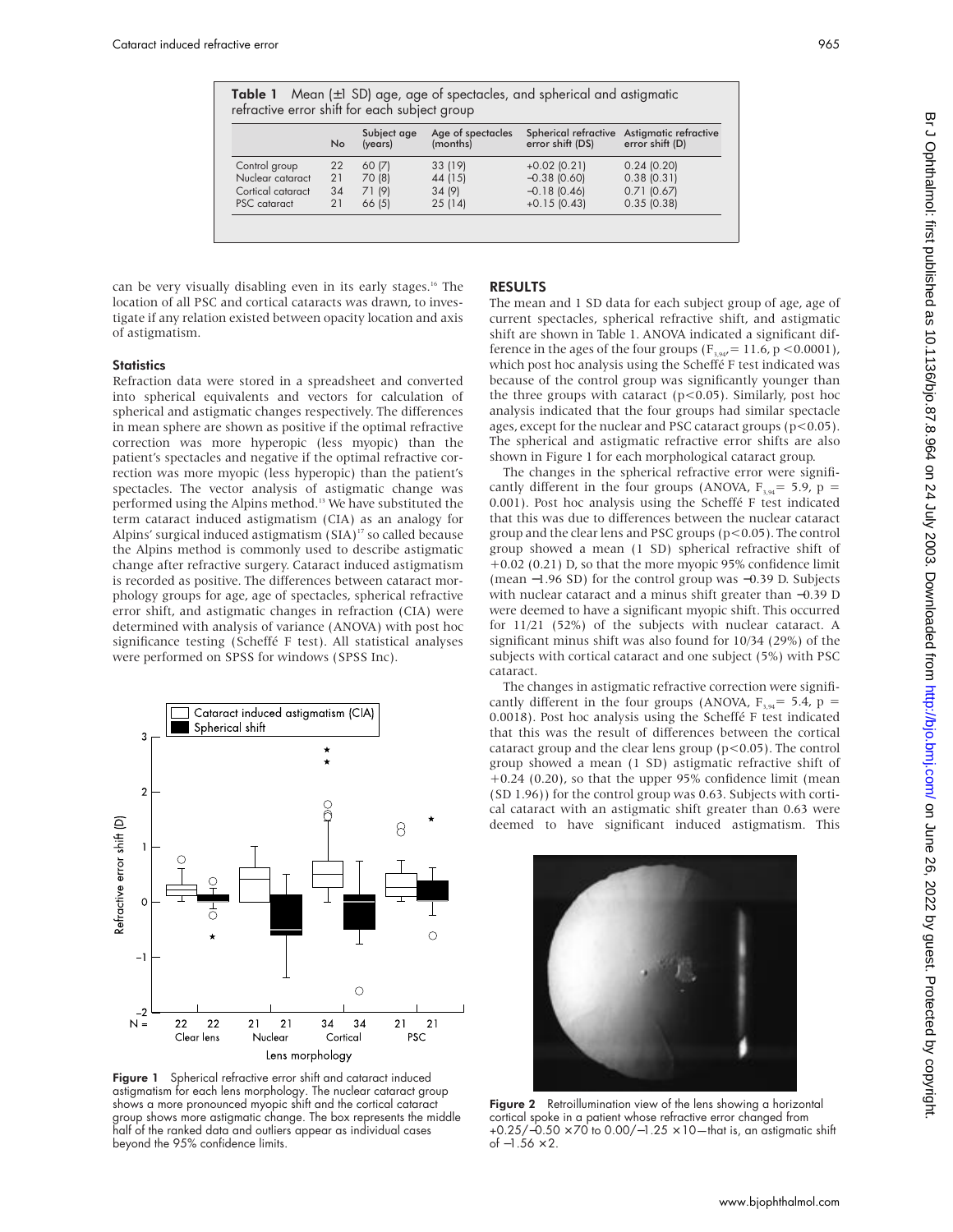occurred for 8/34 (24%) of the subjects with cortical cataract. A significant astigmatic shift was also found for three subjects (14%) with nuclear cataract and three subjects (14%) with PSC cataract.

Visual inspection of the lens drawings in the eight subjects with cortical cataract suggested that the cataracts that produced large astigmatic changes were those with a single spoke that entered the undilated pupil area. A typical case is presented in Figure 2, which shows a horizontal cortical spoke in a subject who was refracted 31 months before at +0.25/−0.50  $\times$  70, but refracted to 0.00/−1.25  $\times$  10 6/9. The small number of cases with a significant astigmatic shift meant we were unable to statistically test this hypothesis.

#### **DISCUSSION**

Posterior subcapsular cataract showed refractive changes similar to the age matched control group with clear lenses, so their data warrants no further discussion. As previously reported,<sup>1-5</sup> nuclear cataract can cause significant myopic refractive error shifts. This is probably caused by symmetrical refractive index changes within the nucleus of the lens, causing negative spherical aberration and a myopic shift.<sup>18 19</sup> In our small sample, this occurred in approximately half the subjects with nuclear cataract. A more accurate figure for the prevalence of myopic shifts in patients with nuclear cataract could be obtained with a larger sample. We suggest that the slight myopic shift seen in some of the subjects with cortical cataract is more probably the result of early nuclear opacity (LOCS III NO grade less than 2.0 defined as a clear lens in this study) rather than the cortical opacity itself. The majority of cataracts are of mixed type and it is difficult to find cataracts of just one morphological type.1 As mentioned earlier, it is difficult to determine when age related loss of transparency ends and cataract begins, so the LOCS III grade of 2.0 is somewhat arbitrary. Furthermore, Brown has previously stated that a myopic shift may precede the onset of visible nuclear cataract.<sup>1</sup> Other studies on very early cataracts have shown that although nuclear cataracts show negative spherical aberration (and thus a minus shift in refractive error), this is not the case with cortical cataracts, which tend to show slight positive spherical aberration that is similar to control subjects with clear lenses.<sup>19</sup> We acknowledge that this study is limited by not being able to exclude axial elongation as a cause of myopia; however, myopic shift with nuclear sclerosis is an accepted phenomenon whereas axial myopia in the elderly is not, and no myopic shift occurred in the PSC or control group.

We found that cortical cataract can cause significant astigmatic shifts. In our small sample, this occurred in about a quarter of subjects with cortical cataract. Previous studies that have looked for astigmatic shifts in patients with cataract have examined the lens using an undilated pupil and did not use any formal categorisation of cataract.<sup>9 10</sup> In addition, they were unable to integrate cylindrical power and axis changes as we have done with modern statistical methods, so that analyses were somewhat rudimentary. Wheelock<sup>9</sup> hypothesised that only against the rule astigmatism could be caused by cataract and compared the prevalence of such changes in cataract and control subjects. Lyle<sup>10</sup> included all morphological types of cataract in his analyses, so that any astigmatic shift (according to our results likely to be found in a small percentage of those with cortical cataract) appears to have been lost in these data. We assume that the astigmatic shift is due to cataract induced astigmatism (CIA) rather than to corneal changes. Although it is well known that corneal astigmatism changes with age from with the rule to against the rule, this is a slow process and some of the cortical cataract subjects show significantly more astigmatic shift than the control group. In addition, the age of the spectacles of the subjects with cortical opacity was no older than those from the other groups. Ideally, one could take longitudinal keratometer measurements of corneal shape

in addition to spectacle refractive error changes to rule out possible astigmatic changes in subjects with cortical opacity due to corneal shape. However, these were taken for one subject who showed no change in keratometer measurements, despite a significant astigmatic change. Moreover, Kusoda and colleagues<sup>19</sup> showed no change in corneal higher order aberrations in subjects with cortical (and nuclear) cataract, despite changes in cataract induced aberrations. The changes in astigmatism were significantly more in the cortical group than in the nuclear, PSC, or control group. It seems unlikely that significant changes in corneal shape in subjects with cortical opacity would be responsible for this phenomenon.

The mechanism by which cortical cataract induces astigmatism is unclear. It is unlikely to be due to lens curvature changes as this would require the cortical cataract to cause a change in lens thickness that has previously been shown to not occur.<sup>20</sup> The CIA is more likely to be caused by asymmetrical refractive index changes within parts of the cortex of the  $lens<sub>i</sub><sup>21</sup>$  causing coma-like aberration and astigmatic shifts in refractive error.<sup>18</sup> The suggestion that the negative axis of astigmatism may correspond to the axis of a cortical spoke in the undilated pupil supports this hypothesis. In our small sample, a significant astigmatic shift occurred in about a quarter of the subjects with cortical cataract. A more accurate figure for the prevalence of astigmatic shifts in patients with cortical cataract could be obtained with a larger sample. We suggest that the slight CIA seen in some of the subjects with nuclear cataract is more probably the result of early cortical opacity (LOCS III C grade less than 2.0 defined as a clear lens in this study) rather than the nuclear opacity itself.

#### **CONCLUSION**

This study suggests that approximately a half of patients with nuclear cataract have a significant myopic shift and a quarter of patients with cortical cataract have a significant astigmatic shift. Given the high prevalence of age related cataract, the refractive error induced by nuclear and cortical cataract is likely to be a major cause of the uncorrected refractive error in the elderly.<sup>22 23</sup> This suggests that patients who have early nuclear and/or cortical cataract should have their refractive error assessed on a regular basis. This finding could also be important in the interpretation of epidemiological studies that have attempted to determine whether refractive error is a risk factor for cataract as results would be confounded if refractive error shifts were caused by cataract.<sup>24 25</sup>

#### ACKNOWLEDGEMENTS

Presented in part at the Association for Research in Vision and Ophthalmology (ARVO) Annual Meeting, Fort Lauderdale, Florida, USA on 6 May 2002.

Konrad Pesudovs is supported by National Health and Medical Research Council (NHMRC, Canberra, Australian Capital Territory, Australia) Sir Neil Hamilton Fairley Fellowship 007161.

Neither author has any commercial or proprietary interest or association in any product or technique used in this study.

#### .....................

#### Authors' affiliations

K Pesudovs, D B Elliott, Department of Optometry, University of Bradford, Bradford, West Yorkshire, BD7 1DP, UK

Correspondence to: Konrad Pesudovs, Department of Optometry, University of Bradford, Richmond Road, Bradford, West Yorkshire, BD7 1DP, UK; K.Pesudovs@bradford.ac.uk

Accepted for publication 20 December 2002

#### REFERENCES

- 1 **Brown NAP**, Hill AR. Cataract, the relation between myopia and cataract morphology. Br J Ophthalmol 1987;71:405–14.
- 2 Levin ML. Opalescent nuclear cataract. J Cataract Refract Surg 1989;15:576–9.
- 3 Brown NA. The morphology of cataract and visual performance. Eye 1993;7:63–7.